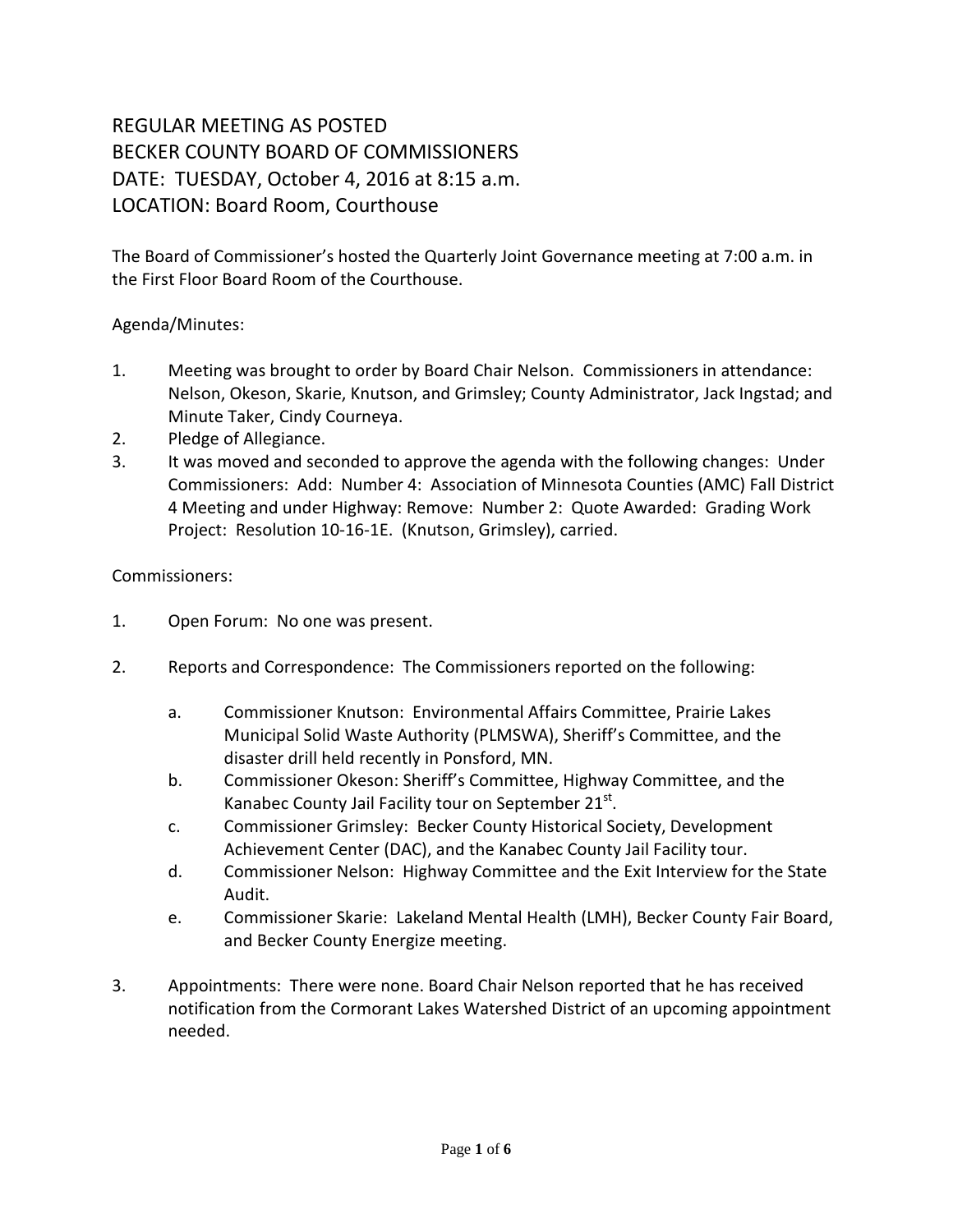4. It was moved and seconded to approve the commissioners' attendance at the Association of Minnesota Counties (AMC) District 4 Fall meeting on Friday, October 28, 2016, from 8:00 a.m. to 12:00 p.m., at the Otter Tail County Government Services Building in Fergus Falls, MN, with per diem and mileage reimbursement, as approved. (Grimsley, Skarie), carried.

Finance Committee Minutes: Mary Hendrickson presented:

- 1. It was moved and seconded to approve the Regular Claims, Auditor Warrants, Over 90- Day Claims, and Additional Claims, as presented; and an additional claim submitted today for expense reimbursement:
	- a. Auditor's Warrants (Tuesday Bills):
		- i.  $09/21/2016$  in the amount of \$207,324.95;
		- ii.  $09/28/2016$  in the amount of \$181,419.23;

for a total amount of  $\qquad\qquad$  \$ 388,744.18

- b. Over 90-Days:
	- i. Farnams, Detroit Lakes, in the amount of \$666.04 (invoice sent to wrong department);
	- ii. Perham Health, in the amount of \$240.75 (invoice just received);
	- iii. MCIT, in the amount of \$248.00 (invoice appeared to be duplicate);
- c. Additional Claims:
	- i. Robert Bement, in the amount of \$33.98 (no receipt for 2 safety T-shirts);
	- ii. Dionne Friesen, mileage reimbursement, in the amount of \$238.68 (for travel to/from Stillwater 440 miles);

iii. Commissioner Okeson, expense report for \$725.60 (form just turned in) (Knutson, Skarie), carried.

Auditor-Treasurer: Mary Hendrickson presented:

- 1. It was moved and seconded to approve the Tobacco License Renewals for the following:
	- a) Chief Corner Store Pine Point Township
	- b) Fisher Properties of Cormorant, Inc. Cormorant Bottle Shop Cormorant Township
	- c) Ice Cracking Lodge Round Lake Township
	- d) Elbow Lake Store & Bar Round Lake Township
	- e) Sunlite Bar & Grill Detroit Township
	- f) Four Corners Erie Township

(Skarie, Okeson), carried.

- 2. It was moved and seconded to approve Resolution 10-16-1B, to approve establishing the following categories of Committed Funds and the final amounts for 2015 as follows:
	- a. New Jail: \$ 2,315,982 (Public Safety);
	- b. Transfer Station: \$1,232,164 (Environmental Services);
	- c. Recycling Facility: \$ 1,750,000 (Environmental Services);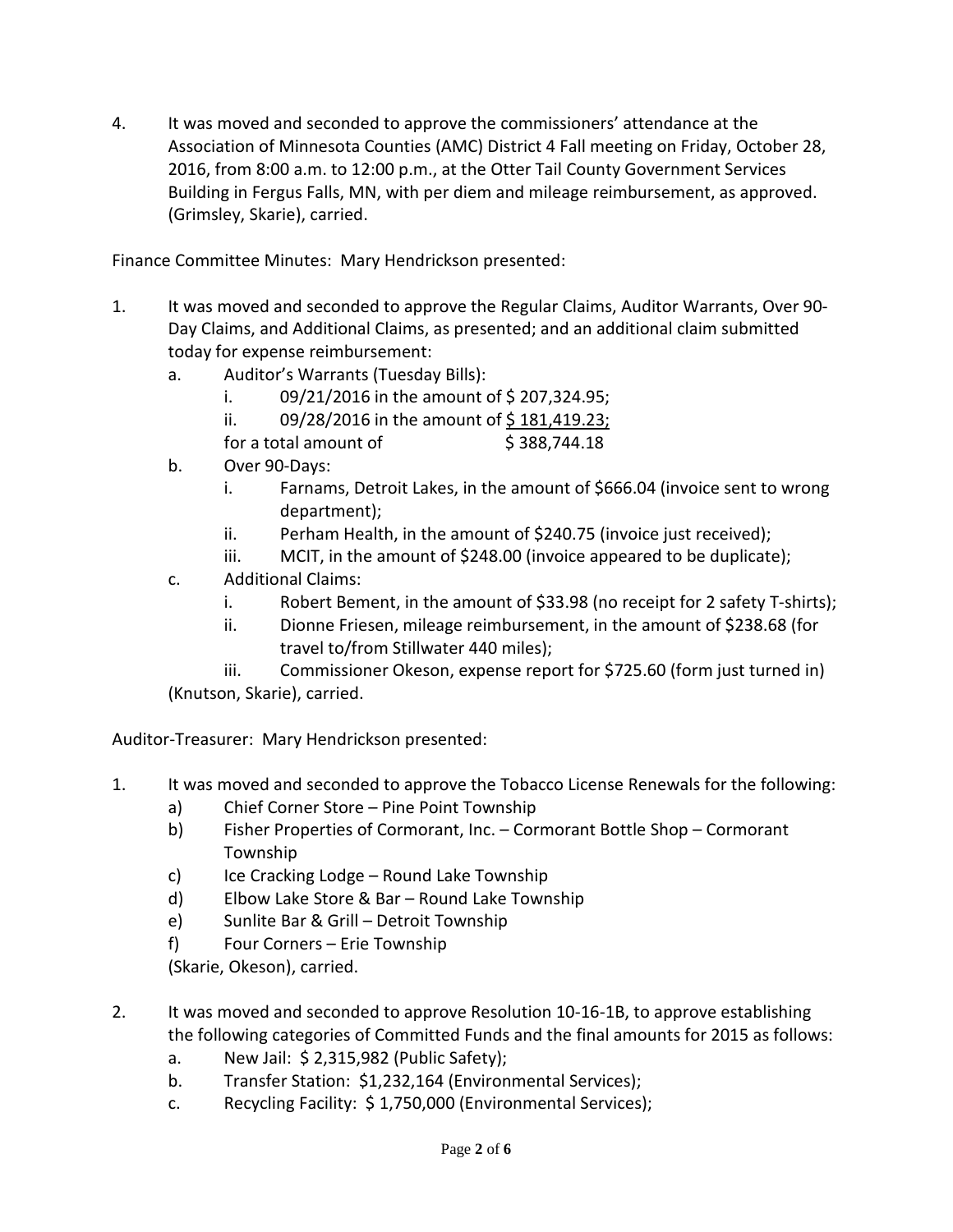and with it noted that these funds cannot be used for any other purpose unless the commitment is rescinded by Resolution of the County Board. (Knutson, Okeson), carried.

## Sheriff: Todd Glander presented:

- 1. It was moved and seconded to approve Resolution 10-16-1G, to accept the donations of \$32,391 in total for 2015 and \$2,930 in 2016 for the K9 Program, and that the Becker County Sheriff's Office may receive additional donations for the K9 Program, in addition to the funds already received, which shall then be reviewed by the County Board at the end of the calendar year. (Okeson, Knutson), carried.
- 2. It was moved and seconded to approve the renewal of the West Central Minnesota Drug & Violent Crimes Task Force Joint Powers Agreement for 2017, as amended. (Knutson, Okeson), carried.
- 3. Sheriff Todd Glander provided an update on the sale of county-owned vehicles, reporting that three (3) retired squad cars and one (1) DWI Forfeiture 1994 Pickup have been sold, for a net revenue of \$6,393.00 and \$268.00 respectively.
- 4. Sheriff Todd Glander also provided an update and timeline on the Zuercher Tech Program, noting that currently they are ahead of schedule, with a "go live" date now scheduled for February 13, 2017.
- 5. A brief discussion was held in regards to the recent tour of the Kanabec Jail Facility.

Human Services: Denise Warren presented:

- 1. It was moved and seconded to approve Resolution 10-16-1F, to hire one (1) Part-Time Registered Nurse through the Merit System, due to a resignation. (Grimsley, Skarie), carried.
- 2. It was moved and seconded to approve the Human Services claims for Human Services, Community Health, and Transit, as presented. (Knutson, Skarie), carried.
- 3. It was moved and seconded to approve to add to the agenda under Human Services: Number 3: Contract Addendum with Solutions Behavioral Health Care Professionals, Inc. (Grimsley, Skarie), carried.
- 4. It was moved and seconded to approve the Addendum to the Purchase of Service Agreement with Solutions Behavioral Health Care Professionals, Inc., for ARMHS, Adult and Children's Mental Health Services and CTSS, for the period from January 1, 2016 through December 31, 2016, as presented. (Skarie, Grimsley), carried.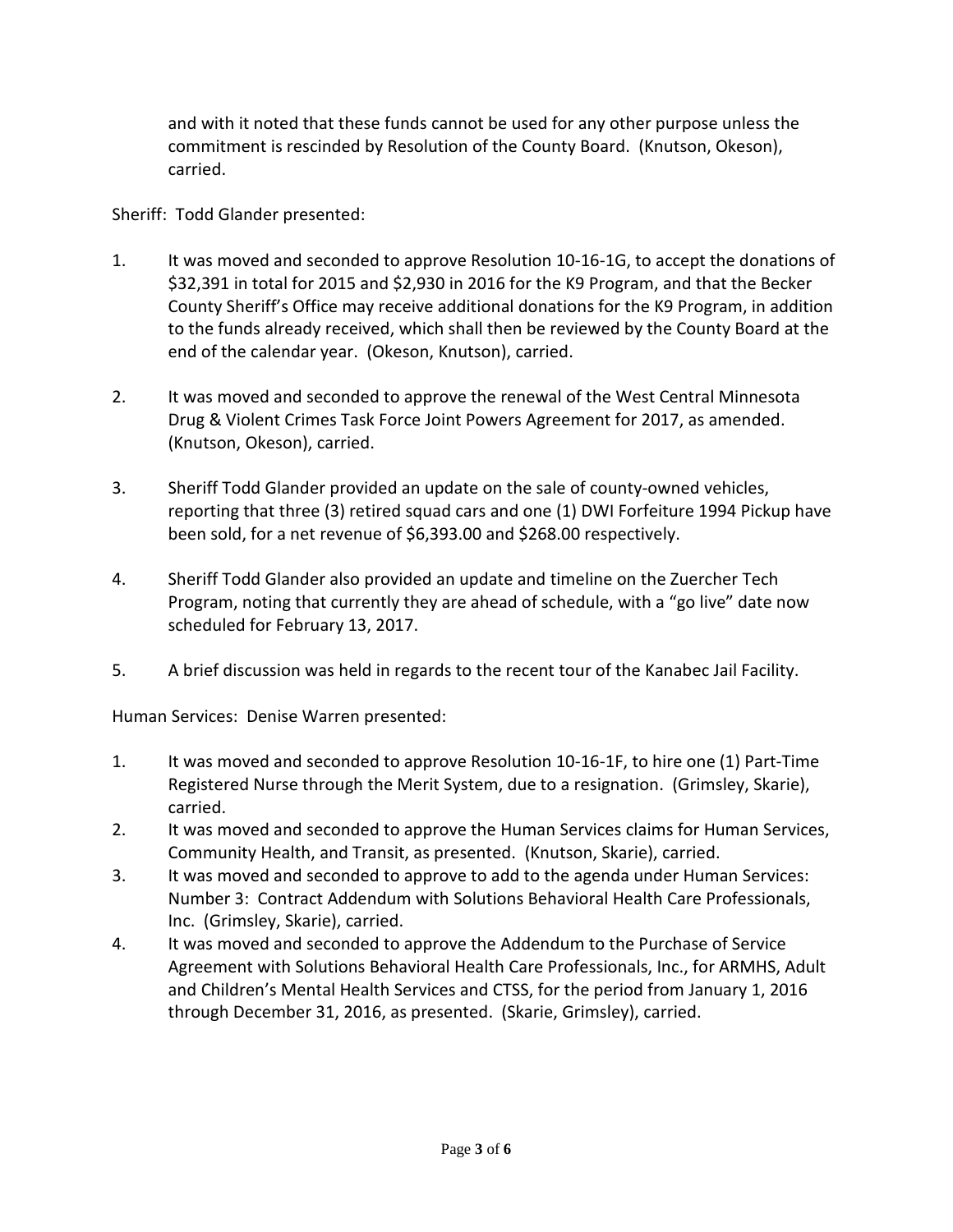Assessor: Steve Carlson presented:

1. It was moved and seconded to approve Resolution 10-16-1C, to hire one (1) Full-Time Property Tax Specialist/Receptionist, due to a resignation. (Grimsley, Knutson), carried.

Probation: Brian Rubenstein presented:

1. It was moved and seconded to approve Resolution 10-16-1A, to hire one (1) Full-Time Program Coordinator, due to a resignation. (Okeson, Grimsley), carried.

Highway: Jim Olson presented:

1. It was moved and seconded to approve Resolution 10-16-1D, to hereby authorize and direct the County Engineer to purchase one 2017 Dodge Ram Truck with 9.5' Dump Box and Tommy Lift, as detailed in the Capital Expenditure Request, and to accept the low quotes from Nelson Auto in Fergus Falls, MN, for the purchase of a 2017 Dodge Ram 3500 Two-Wheel Drive Crew Cab Chassis, at a cost of \$27,346.96; from Crysteel Truck Equipment, Lake Crystal, MN, for the purchase of a Dump Body including Tommy Lift, at a cost of \$13,676.15; and with Tax, Title and License Fees of \$1,813.30, for a total combined cost of \$42,836.41. (Okeson, Knutson), carried.

Becker County Law Library – Bill Wilson presented:

1. It was moved and seconded to approve the unanimous resolution of the Becker County Law Library Board of Trustees, to raise the Law Library fee from \$10.00 to \$15.00, as presented. (Knutson, Okeson), carried.

A short recess followed.

Joint Meeting with the Mahnomen County Commissioners - Becker County Jail Construction Project and Inmate Boarding Discussion:

- 1. The joint meeting between the Becker and Mahnomen County Commissioners convened at 11:00 a.m. Those present included all of the Becker County Commissioners; County Administrator, Jack Ingstad; Sheriff Todd Glander and Jail Administrator, Jon Rastedt; Mahnomen County Commissioners, David Geray (Chair), Brad Athmann, Karen Ahmann, and James Kochmann, and Mahnomen County Auditor-Treasurer, Frank Thompson. Chair Nelson welcomed everyone and re-convened the Board's regular meeting.
- 2. Chair Nelson provided an update on the jail construction project, noting that the Board is considering either the design of the Kanabec County Jail Facility, or a similar design, at an estimated cost of 18 million. He also noted that Becker County is interested in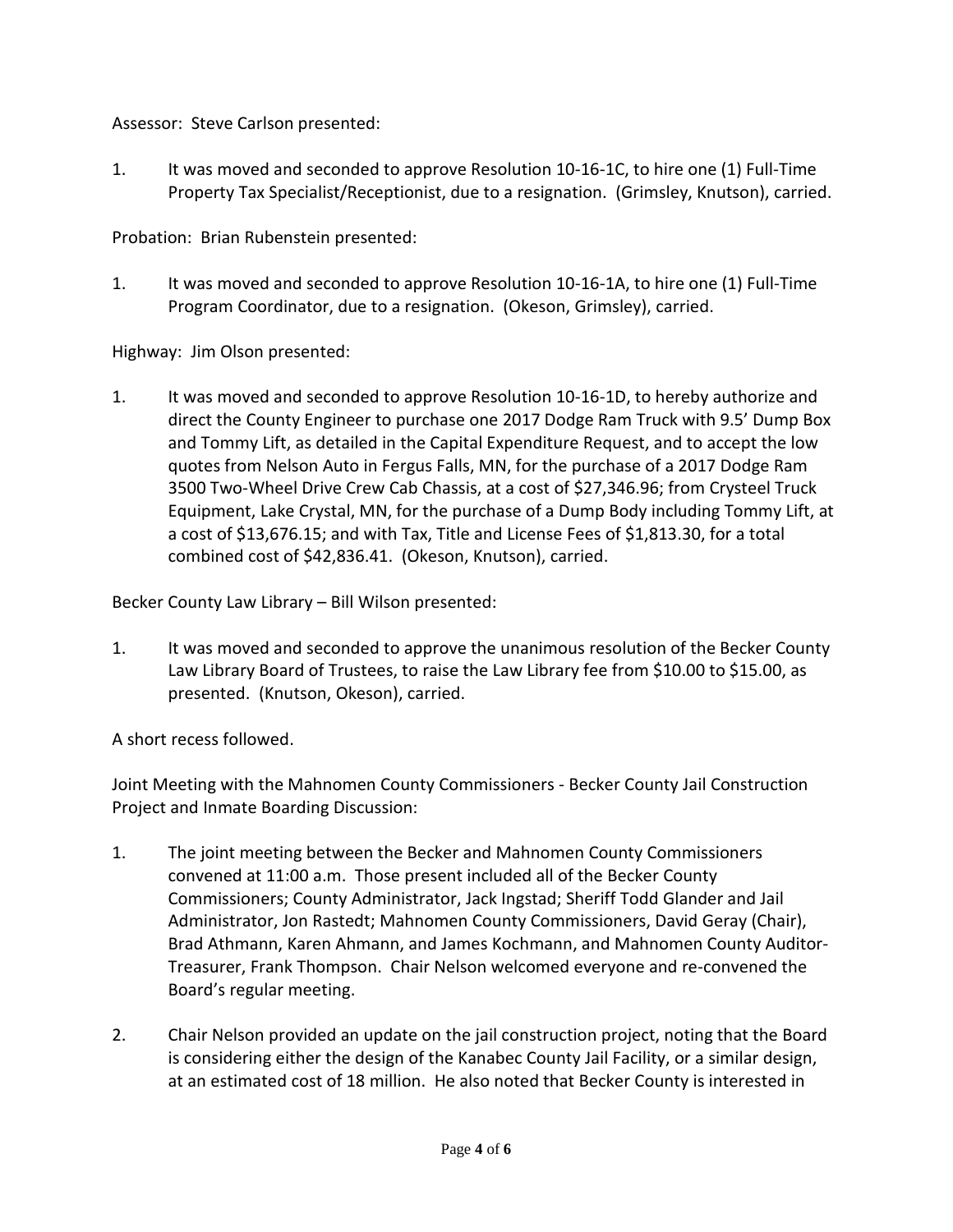discussing the possibility of housing inmates for Mahnomen County, once the new jail is completed, at least on a short-term basis, and clarified that this would not be in the form of a Joint Powers Agreement, but rather a contract.

3. Discussion followed with information provided in reference to inmate capacity of the new jail, with it suggested that it would potentially house 157 – 170 inmates total.

There was also discussion on the importance of designating a "quieter" area for inmates with mental health issues and program space outside of the pods.

Chair Nelson reported that Becker County wants to build in consideration of the county's future growth needs, and also for staff retention.

4. Mahnomen County does not contract with any county right now for boarding inmates; however, they do transport inmates to other area jail facilities and currently house most at Clearwater County, at a cost of \$50.00 per bed. At this time, they are in support of entering into a three-year contract with Becker County to "purchase" beds, depending on availability and cost.

County Administrator, Jack Ingstad, reported that the potential revenue received for housing inmates from Mahnomen County would not actually generate additional revenue for the jail itself, due to the cost to house inmates, but rather would reduce operating costs.

- 5. Other items discussed included extradition guidelines, timeline, different judicial districts, and work release programming. Sheriff Glander also noted that he has spoken with Mahnomen County Sheriff Krier and that he is in support of the concept, if feasible.
- 6. There was also a slide presentation provided of the Kanabec County Jail, from the first tour of the facility. It was clarified that the new jail would be an adult jail facility only and that the estimated completion date for the new jail is August of 2018.
- 7. Board Chair Nelson noted that Becker County will be moving forward with working on the jail design and will then contact Mahnomen County for further discussions.

For continued discussions, it was recommended that the Becker County Jail Committee, consisting of Commissioners Knutson and Okeson, meet with one to two representatives from Mahnomen County, which will include two of their commissioners, Chair Geray and Commissioner Athmann. It was noted that Mahnomen County is open to entering into a three-year contract for boarding of their inmates.

8. Board Chair Nelson thanked the Mahnomen County Commissioners and County Auditor-Treasurer, Frank Thompson, for their time and consideration.